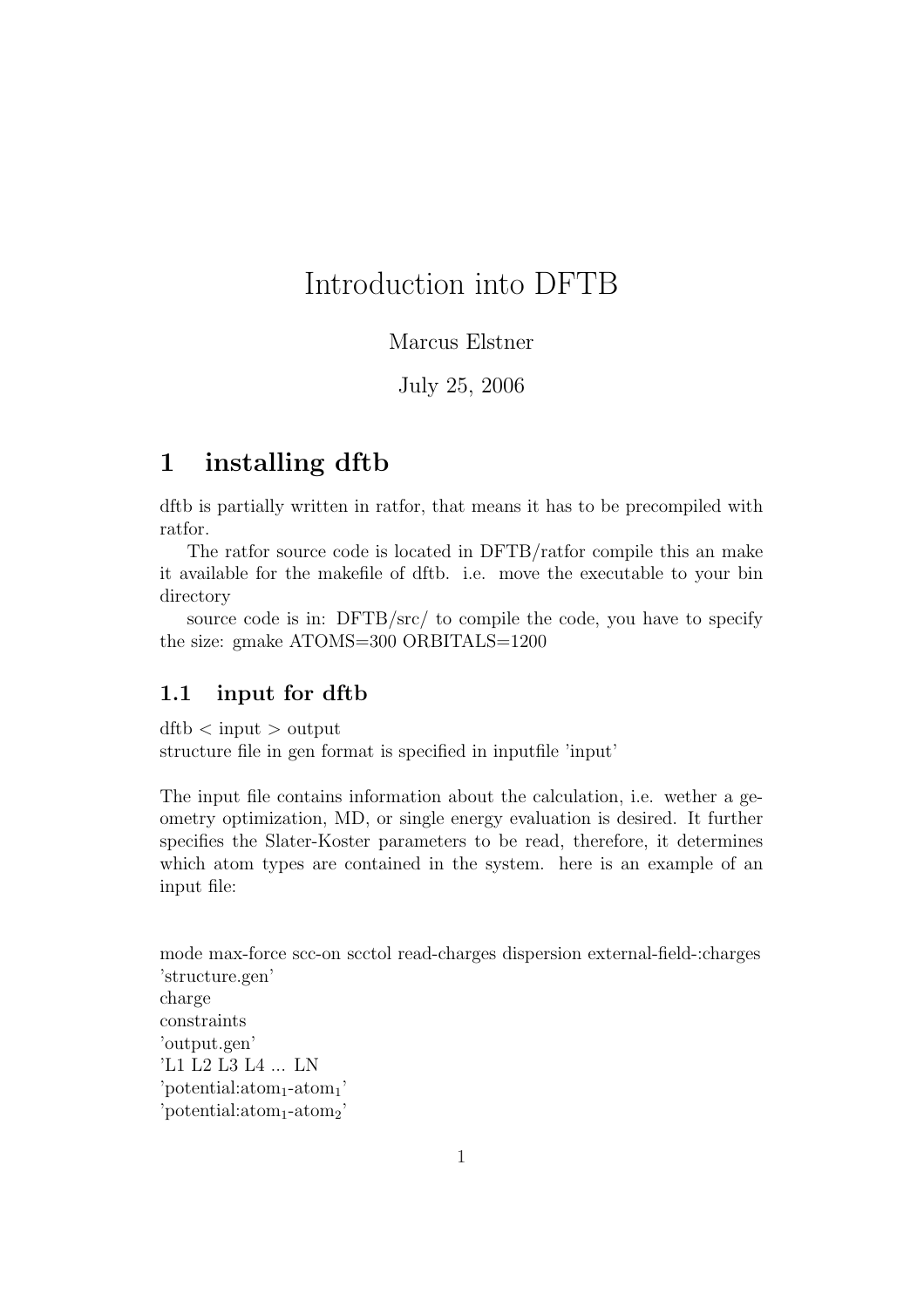```
'potential:atom_1-atom_3'...
'potential:\text{atom}_1\text{-atom}_N'
'potential:atom_2\text{-atom}_1'...
'potential:\text{atom}_2\text{-atom}_N'
'potential:\text{atom}_N\text{-atom}_1'
```
...

'potential: $\text{atom}_N$ -atom<sub>N</sub>'

stepsize atomic-temperature electronic-temperature scalfactor number-of-steps

• integer mode: specifies the type of calculation

1 ... MD with scaling of velocities according to atomic-temperature (last line)

propability of scaling in each step is given by scalfactor (last line)

2 ... MD without scaling of velocities according to atomic-temperature

3 ... Steepest descent relaxation (velocities are set to zero after each step)

4 ... Conjugate gradient relaxation

5 ...

6 ... Mulliken analysis and atomic energy calculation

7 ... Option number  $6 + \text{prints out the eigenvectors}$ 

8 ... BFGS relaxation in internal coordinates

9 ... Option number 8 + Z-matrix input

10... Excitation spectrum via linear response

11... Option 1, read and read velocities from VELOC.DAT (restart option)

12... Option 2, read and read velocities from VELOC.DAT (restart option)

- max-force: If the total force acting on each atom in the structure is smaller than fmax, the conjugate gradient or steepest descent routine is converged and the program terminates.
- logical scc-on:

if .T. self-consistent charge mode: see Elstner PRB 1998 if .F. non-self-consistent charge mode: see Elstner PRB 1995 real scftol: the convergence criterion (Energy) for the charge SCF convergence.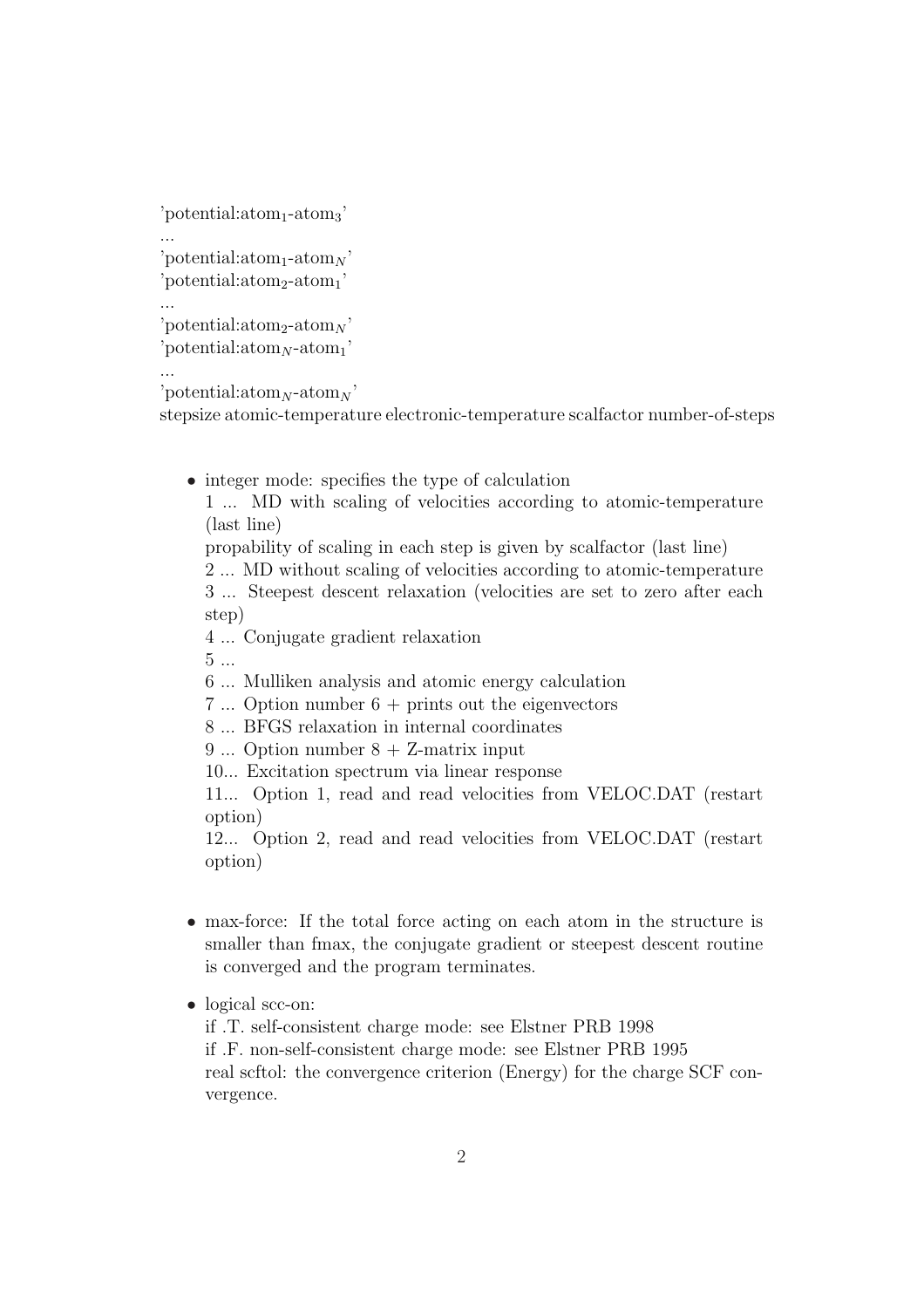- logical read-charges: dftb outputs a file CHR.DAT, which contains the atomic (Mulliken) charges: if read-charges=.T. this file is read to accelerate the initial SCF cycle
- logical dispersion: enables the use of empirical dispersion energy on top of the DFTB energy function (Elstner et al JCP 2000): needs additional file, see below
- string external-field-charges:
	- $-$  external-field-charges  $=$  'CH' read set of external charges from file EXTCHARGES.INP: next x-1 y-1 z-1 charge-1 ... x-next y-next z-next charge-next
	- $-$  external-field-charges  $=$  'EF' read external electric field 3 icycle
		- x Ex
		- y Ey
		- z Ez

icycle: switch field on at cycle icycle, see below

- $-$  external-field-charges  $=$  'NO' this option enables dftb to move system into center of mass
- string: structure.gen: name of structure file: contains initial structure in the 'gen' format as described below
- integer charge: net charge in the system
- integer constraints: there are two options:
	- $-$  e.g. 'constraints  $=$  N' only allow the first N atoms from the structre file to be moved
	- $-$  'constraints =  $-N$ ': constrain for N atoms x y z coordinates independently example:
		- -3
		- 1 0 1 0
		- 3 1 0 0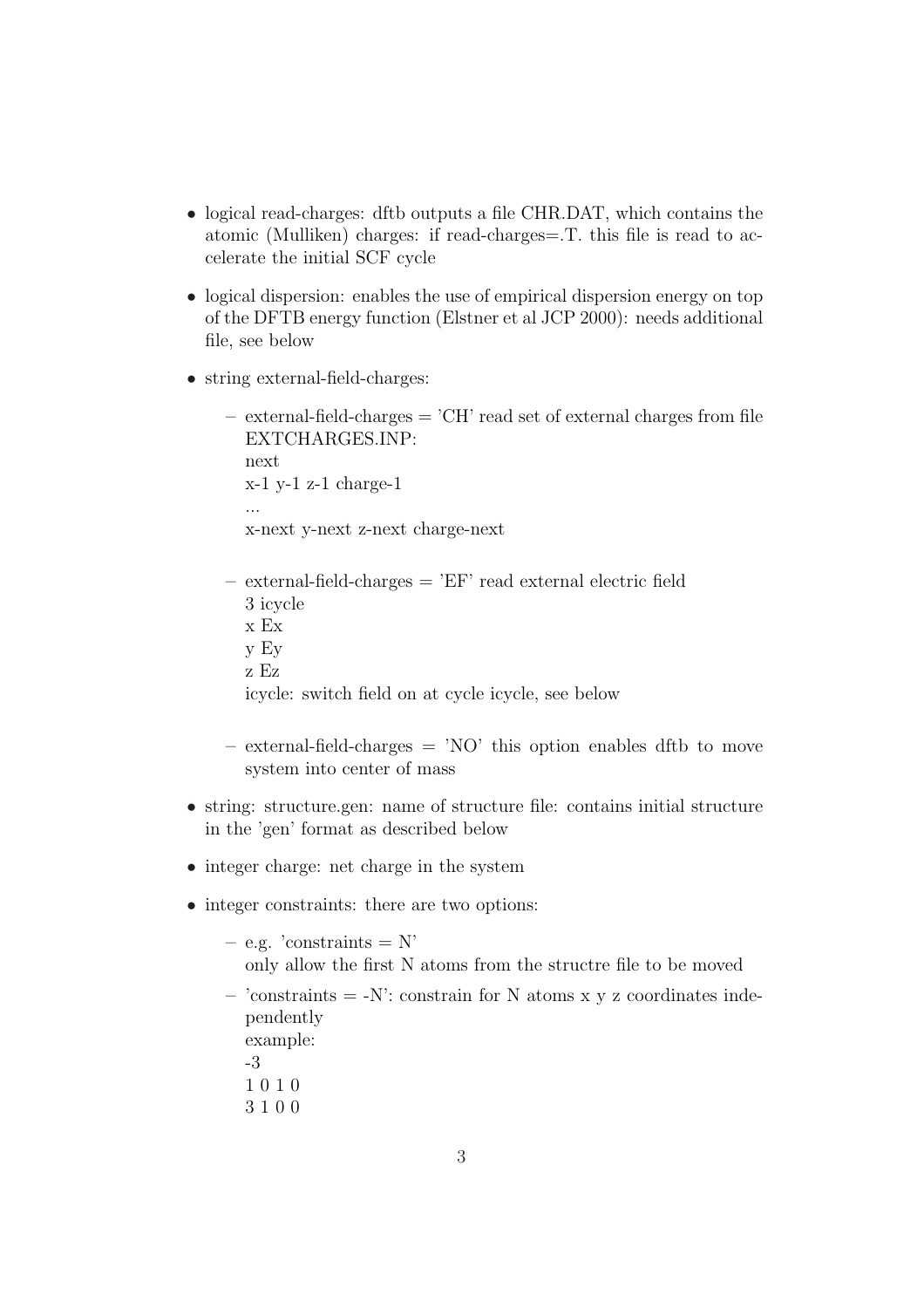5 0 0 0 constrains 3 atoms: atom  $# 1$ : fix x and z coordinate atom  $\# 3$ : fix y and z coordinate atom  $# 5:$  fix x, y and z coordinate a 0 fixes the respective coordinate, a 1 leaves it free

- output.gen: output structure, same format as input.gen
- L1, L2, L3:L basis set size L for atomtypes 1, 2, 3 etc.: 1 for H, 2 for O, N, C, 3 for S, P, Zn
- 'potential: $atom_1$ -atom<sub>1</sub>'  $'potential:atom_1-atom_2'$ ... paths to the slko-files: e.g. /home/sp2/elstner/oo ..., see example below
- integer stepsize: time step in a.u. for an MD simulation should be between 10 and 30 a.u. is there is a hydorgen in the system stepsize for relaxation
- real atomic-temperature: temperature for the atoms in K
- real electronic-temperature: Temperature of the electrons, important for metals, but also as a convergence accelerator
- real scalfactor: use this for equikinetical ensemble (mode 2), gives propability that velocities are rescaled according to Temperature at the current step. scalfactor=0.1
- integer number-of-steps: dftb writes in modes 3-10 the output structure to the file output.gen001 after number-of-steps. multiple inputlines are possible, see below.

## Structure file 'input'

The structure is given in the 'gen' format. This is e.g: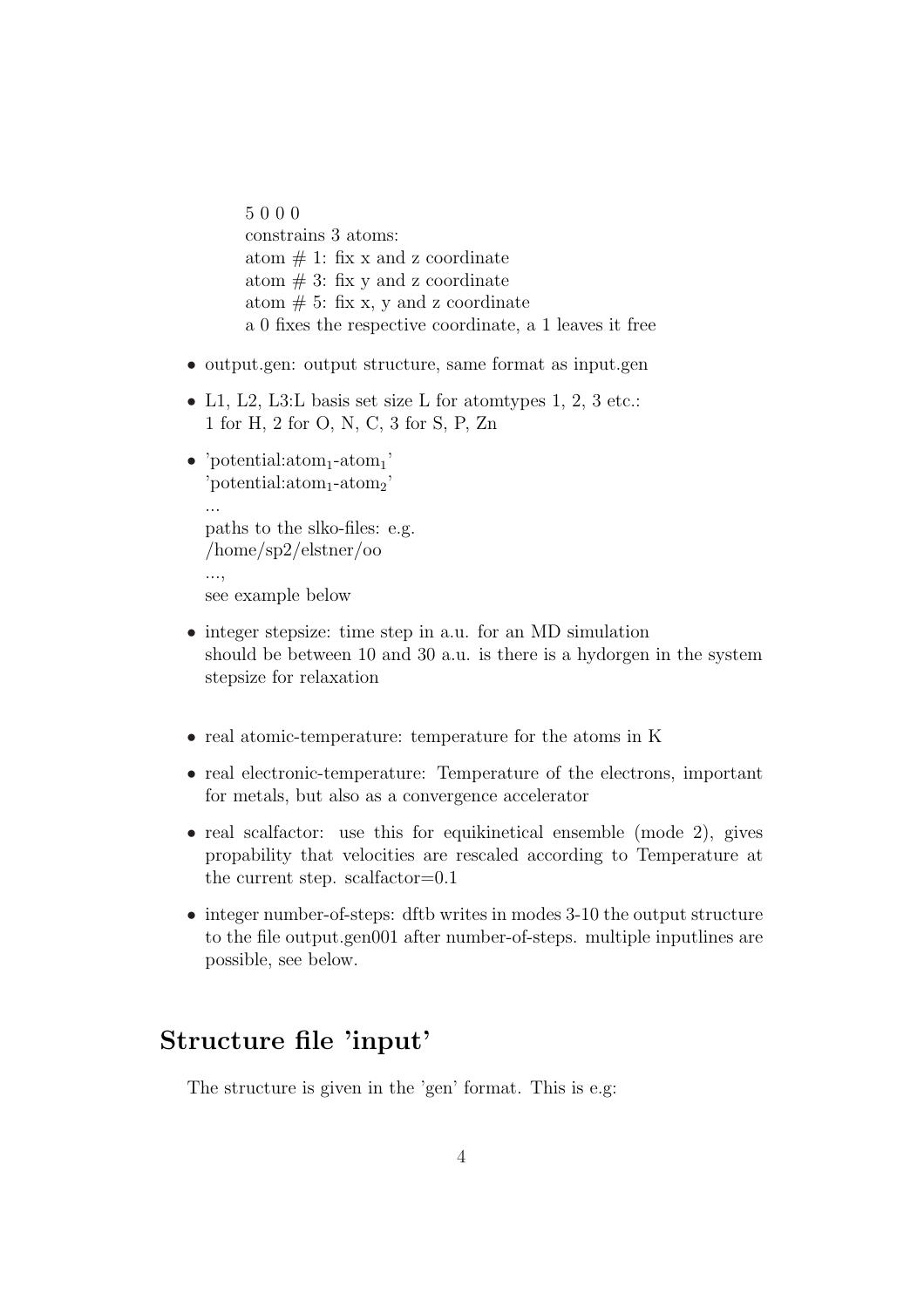N period atoms 1 izp1 x y z 2 izp2 x y z ... N izpN xyz 0.0 0.0 0.0 a1 a2 a3 b1 b2 b3 c1 c2 c3

description:

- integer N: number of atoms
- character period:
	- period  $=$  'S': dftb performs calculation for a 'supercell' (S) using periodic boundary conditions, which are given after the coordinate section by: 0.0 0.0 0.0
		- a1 a2 a3: unitcell vector
		- b1 b2 b3: unitcell vector
		- c1 c2 c3: unitcell vector
	- $\phi$  period = 'C': dftb performs calculation for a molecular 'cluster' (C), no boundary conditions are used, therefore the section defining the unitcell vectors is not necessary
- the block in the middle defines the atomtypes and cordinates: first row is the atom number, the second row defines the atomtyp, which is also an integer in dftb. atomtypes are defined by number 1...

### 1.2 Makeinp gen2xyz xyz2gen

these are scripts which help converting creating and converting input and output of dftb:

Makeinp creates the input files:

Makeinp 0 o h

creates the input file doh.dftb, which allows for geometry optimization of a system containing the atomtypes o and h, where o is atom-1 and h is atom-2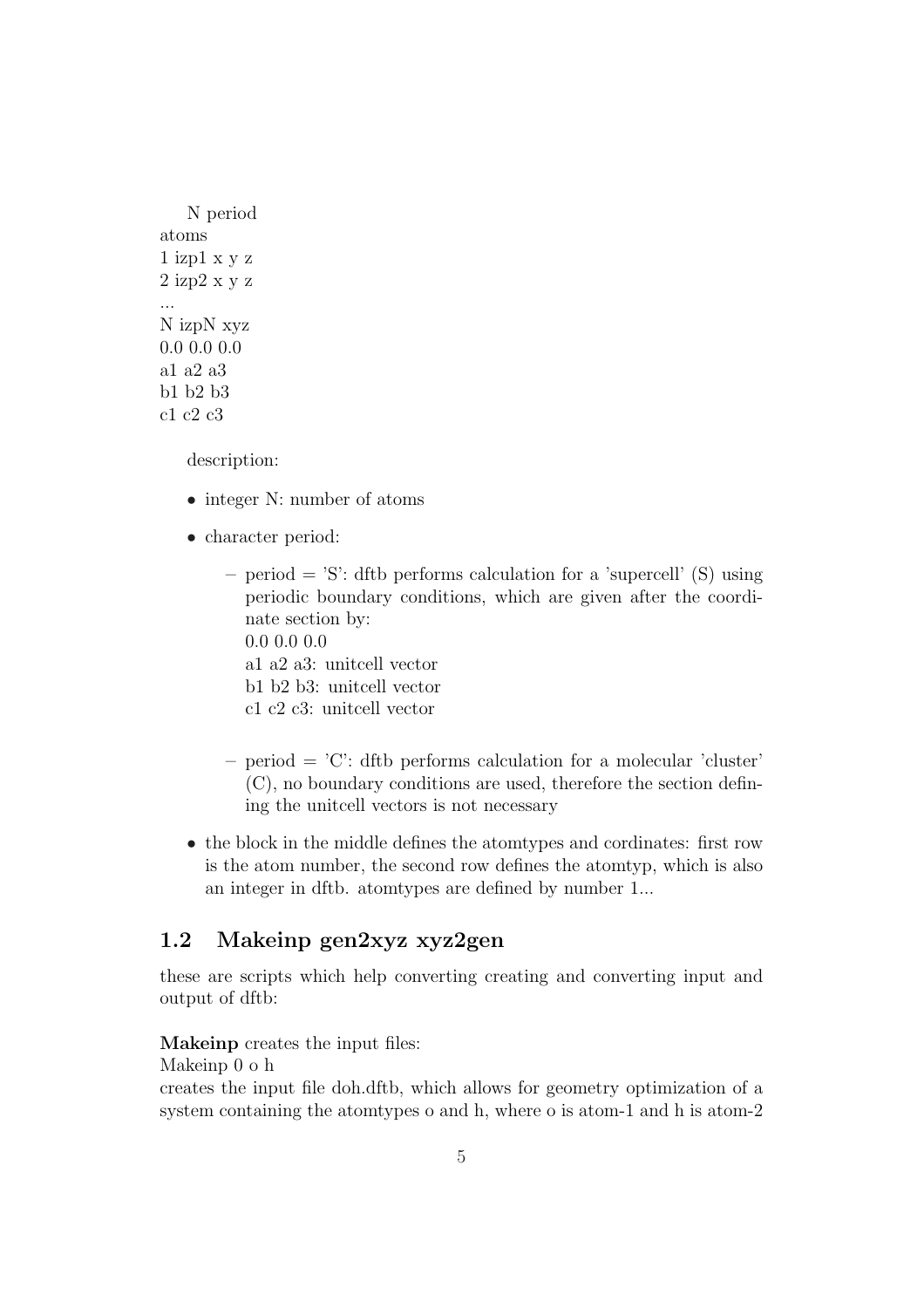specified by the potential as discussed above. The structure is in the file in.gen.

In the second row of Makeinp you have to specify the path to the parameter files for atom-1 and atom-2 in this example for oo.spl, oh.spl and hh.spl.

gen2xyz and xyz2gen convert the gen to the xyz format: For the structure in example h2o: gen2xyz in.gen o h converts the gen-format in.gen into the xyz-format, works vice versa with: xyz2gen h2o.xyz O H All the scripts of course work with more atom types as well.

### 1.3 geometry relaxation

See: examples/h2o

 $dftb <$  doh.dftb

performs a geometry relaxation of the H2O molecule, starting from the structure in in.gen:

Output:

\* dftb (version  $26.11.1988$ )\*\* enter mode, fmax, scf, scftol, read charge, dispers, EXT relaxation mode, conjugate gradient relaxation enter filename for input structure infile: in.gen Input total charge Total charge set to 0.0000000000000E+000 Number of moveable atoms No constraints set enter filename for output structure enter file name for sk-data of pair 1 1 skfile for pair 1 1: slko/oo.spl enter file name for sk-data of pair 1 2 skfile for pair 1 2: slko/oh.spl enter file name for sk-data of pair 2 1 skfile for pair 2 1: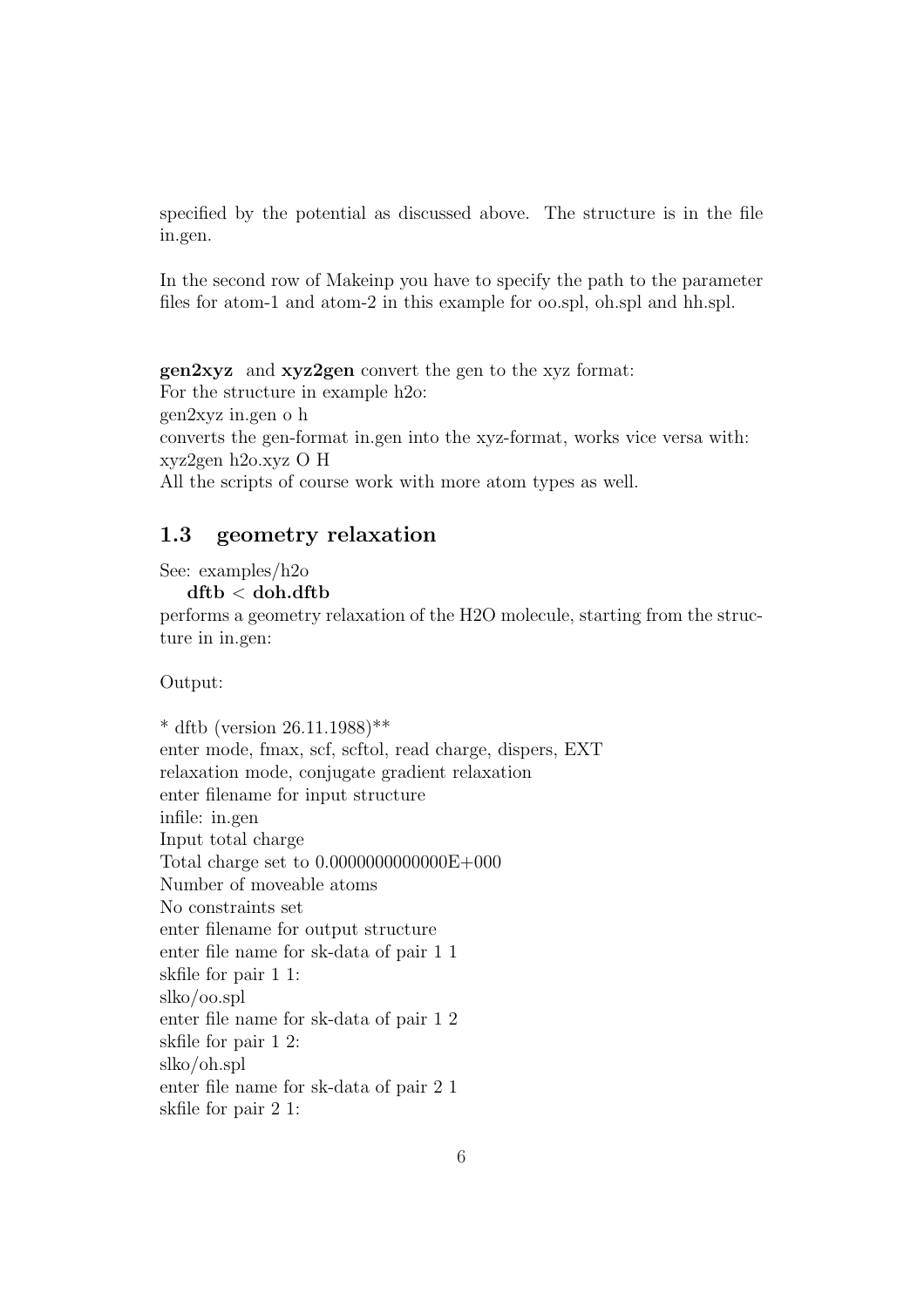slko/oh.spl enter file name for sk-data of pair 2 2 skfile for pair 2 2 : slko/hh.spl total number of electrons: 8.000000 enter deltat, tatom, telec, wvscale, maxrun icycle iter niter e(total) e(bandstr) e(bind[kcal]) Edis deltax(max) fmax =========================================================================================================================== 1 1 / 6 -4.069828 -4.124109 -242.403926 0.000000 0.081592 0.065973 1 2 / 5 -4.074483 -4.154285 -245.325329 0.000000 0.131364 0.023198 1 3 / 5 -4.065288 -4.201479 -239.555007 0.000000 0.120888 0.107737 1 4 / 5 -4.074546 -4.158137 -245.364591 0.0000000.000173 0.026333 1 5 / 4 -4.074546 -4.158073 -245.364601 0.000000 0.067156 0.026274 1 6 / 5 -4.077064 -4.153680 -246.944992 0.0000000.108122 0.011612 1 7 / 5 -4.077508 -4.141894 -247.223717 0.0000000.043256 0.013335

1 8 / 5 -4.077865 -4.147250 -247.447489 0.00000 0.078919 0.007764 1 9 / 5 -4.076432 -4.164989 -246.548130 0.000000 0.064378 0.035234

1 10 / 5 -4.077938 -4.150720 -247.493298 0.000000 0.064378 0.000253

```
∗ ∗ ∗ ∗ ∗ end of DFTB ∗ ∗ ∗ ∗ ∗
```
The first lines of the output document the input as it is read in: 10 optimization steps are performed as indicated by iter, niter is the number of scf sreps,

e(total) is the total energy in H,

deltax(max)is the maximal displacement and

f(max) is the maximal force in the respective step.

The optimization stops, when either the force criterion maxfor is met or the number of steps is exceeded. The optimized structure is written to out.gen001.

SPE.DAT contains the Kohn-Sham energies and occupations numbers.

CHR.DAT contains the Mulliken charges of the atoms first row and for the orbitals (s, px, py, pz, dxx ...) in the following columns.

REST.DAT contains dipolemoment (D)calculated from the Mulliken charges. ENERGY.TMP contains the same information as is also printed to standard out.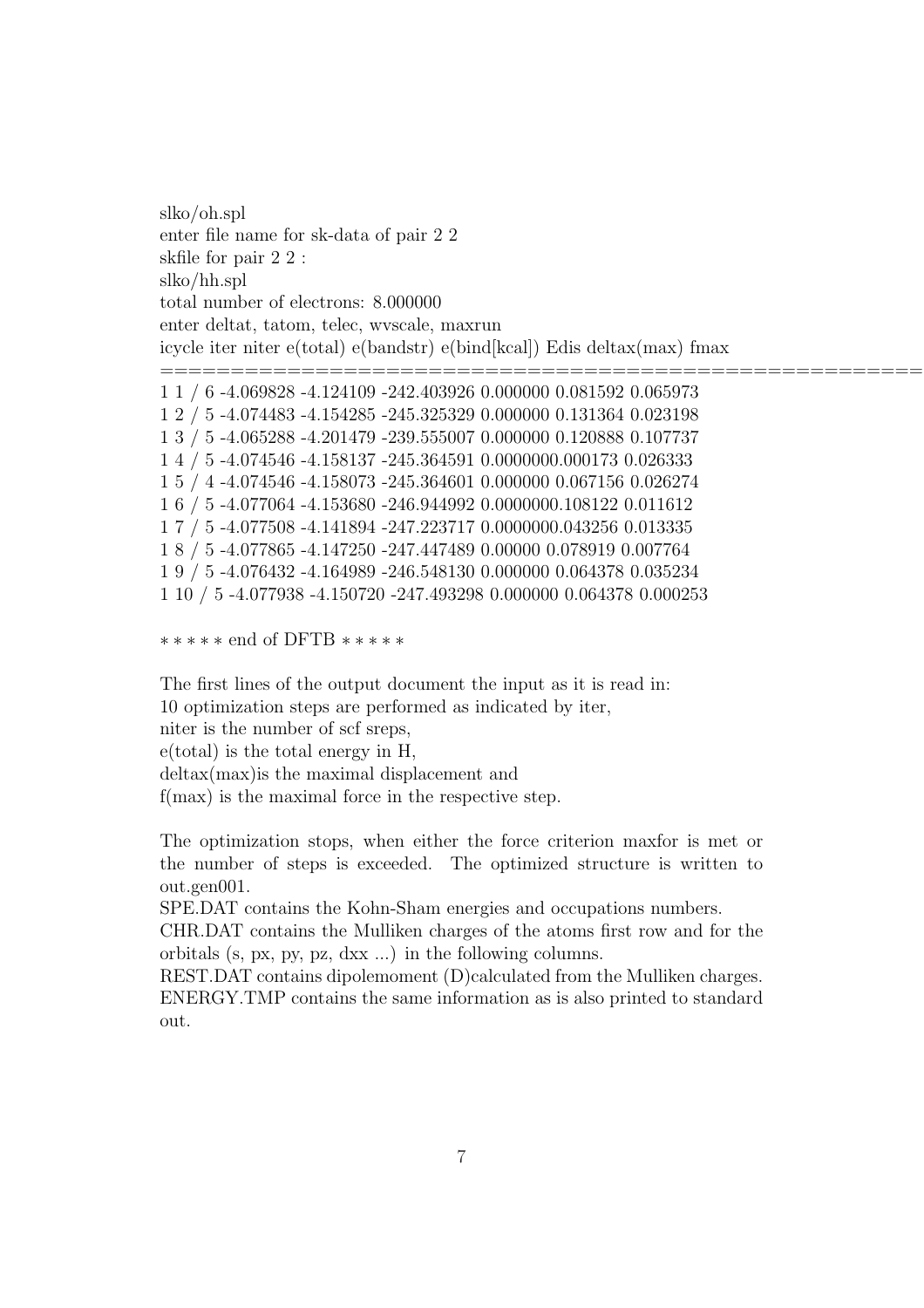### 1.4 Dispersion

1) Reference paper: M. Elstner, P. Hobza, T. Frauenheim, S. Suhai, and E. Kaxiras, Hydrogen bonding and stacking interactions of nucleic acid base pairs: a densityfunctional-theory based treatment, J. Chem. Phys. 114 (2001) 5149 2) Input: a) in inputfile: first line has to contain a T in the second last entry, i.e.: 4 0.0003 T 0.000000001 F T 'NO' see manual b) you need a file called DISPERSION.INP every line contains information for the atomtypes, as defined in the input file.

i.e. for water dimer : see directory H2O

0.560 0.560 0.5600 0.000 3.8 3.8 3.8 3.8 3.15 0.386 0.386 0.000 0.000 3.5 3.5 3.5 3.5 0.8 first line: O second line: H

(for more atomtypes, see DISPERSION.INP-ONCHSP )

first 4 entries: .560 0.560 0.5600 0.000 polarizabilities for different hybridization of atom (see Reference paper) 3.8 3.8 3.8 3.8: the corrsponding  $R_0$ , see Reference paper. 3.15: Slater Kirckwood effective electron number, Reference paper.

dftb< doh.dftb> doh.out

doh.out shows:

...

Slater-Kirkwood dispersion switched on: read C6, Rvdw (eV,A) from DISPERSION.INP careful, parameter determined from number of H atoms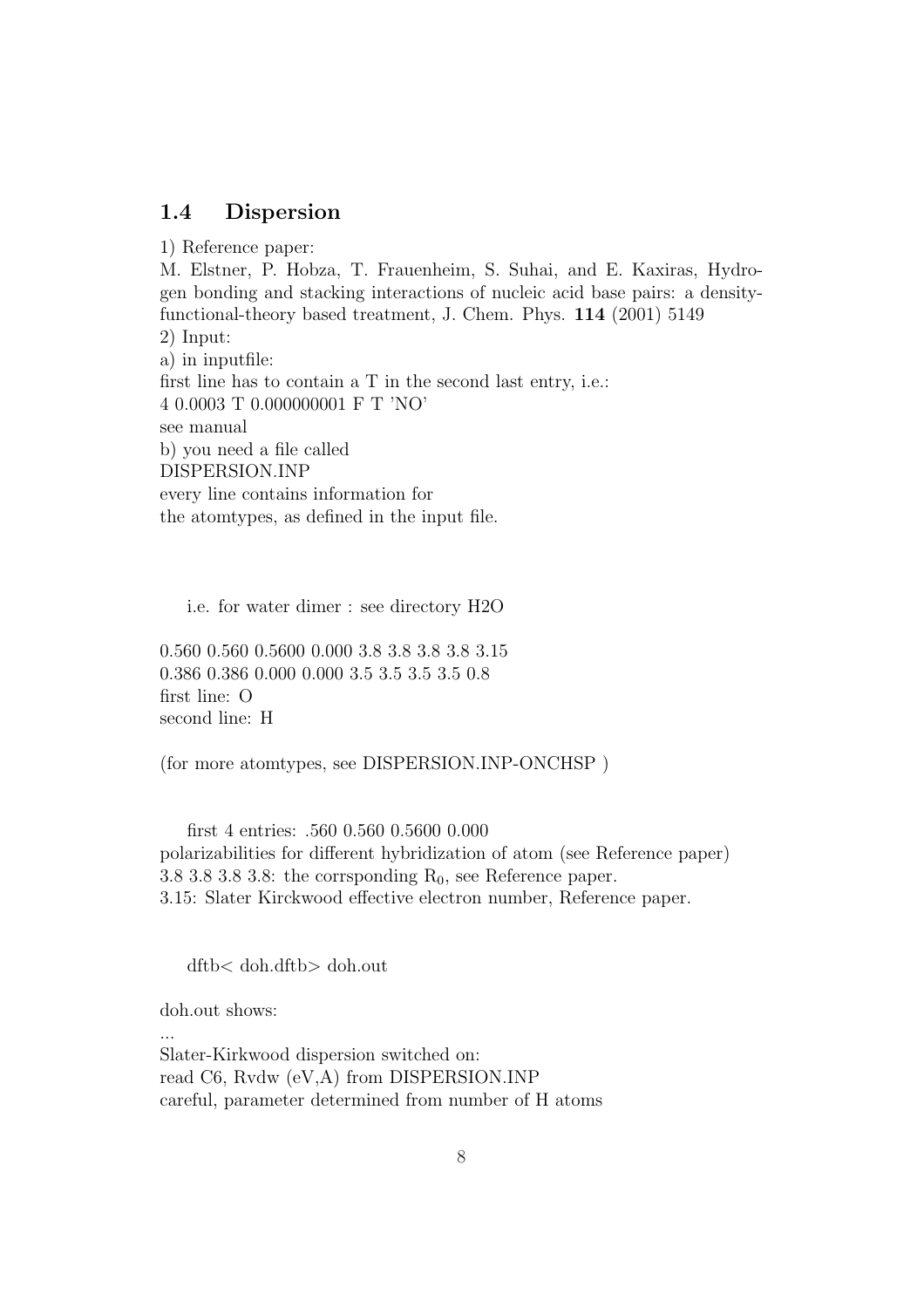icycle iter niter e(total) e(bandstr) e(bind[kcal]) Edis deltax(max) f(max)

====================================================================================================

1 1 / 10 -8.161279 -8.302421 -498.377103 -0.000135 0.000000 0.000300

Edis= -0.000135 a.u. is the Dispersion energy: careful: it is already included in e(total),e(bandstr) and e(bind[kcal]).

In force field programs, atom types are defined and the corresponding VdW parameters are acciciated to the atoms hybridization state: However, in the input of an quantum chemical program, we do not have this information:

Solutions:

a) use same polarizabilities for all hybridization states: not done up to now b) What is done while reading from DISPERSION.INP is the following, and only works for DNA bases (but better to check every time): - the program counts the number of H-atoms, which are attached to the respective atom: if the atom has 0 H atom neighbors, the first entry is used if the atom has 1 H atom neighbors, the second entry is used if the atom has 2 H atom neighbors, the third entry is used if the atom has 3 H atom neighbors, the forth entry is used

for O, they are all the same (0.56), and O has maximum 2 H-neighbors

This is a crude way to assigning the values to hybrid states, and can be refined in the following way:

After one run, the program writes DISP.CHECK which lists in the first N lines ( $N =$  number of atoms) the C6 coefficient,  $R_0$  and effective electron number as the program determines it:

now, you can do: cp DISP.CHECK DISP.INP edit DISP.INP in order to assign the VdW parameters you think to appro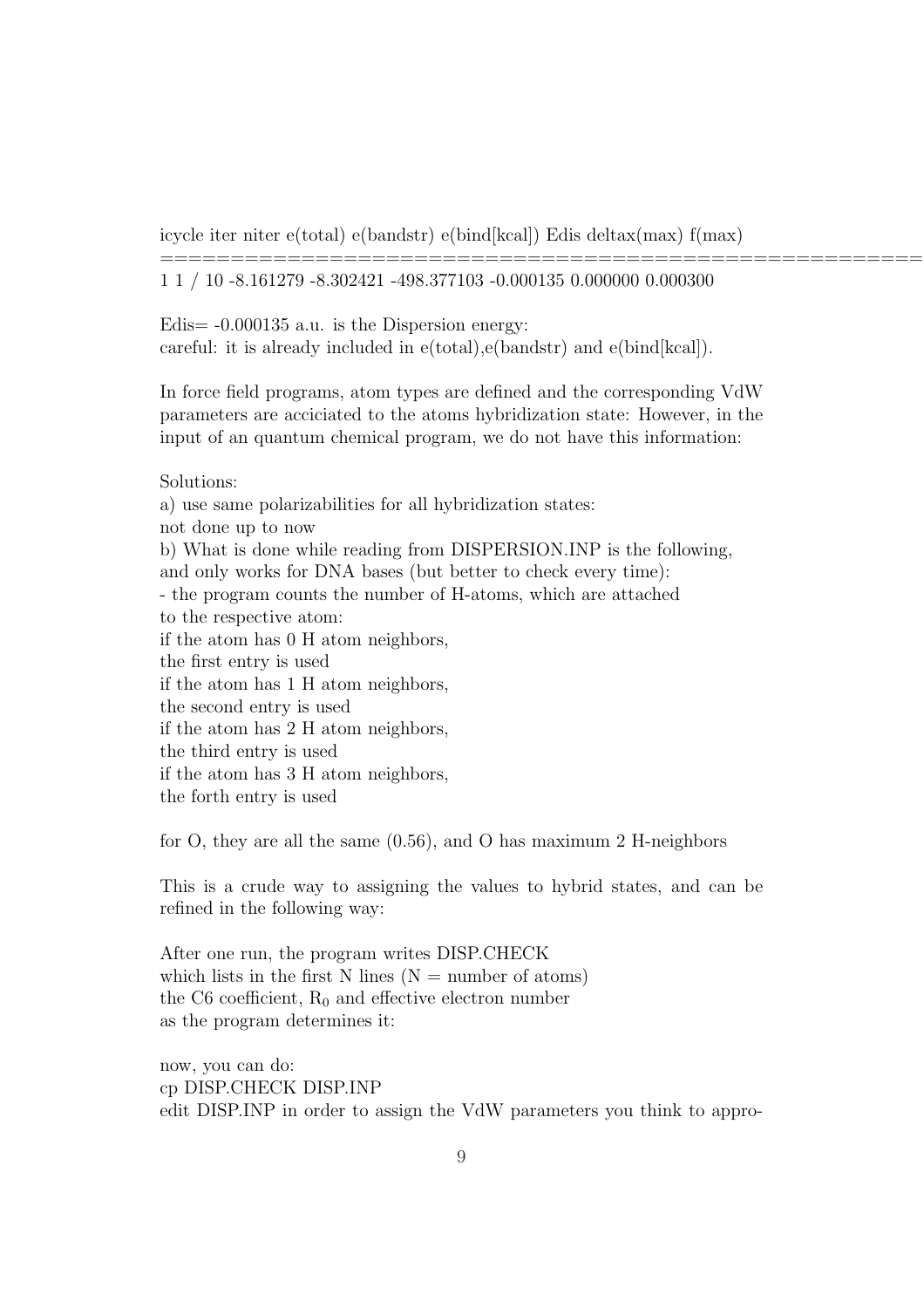priate rm DISPERSION.INP, and the program will read from DISP.INP and not from DISPERSION.INP.

another example: DNA atat strand is found directory DNA

### 1.5 vib

To install, check directory DFTB/vib/src/

make the executable phonir by typing make!

to run a frequency cacluation, there are several steps to perform:

for example, see vib/h2o : doh.in is the input file for h2o, in.gen contains the strucuture, the necessary slko-files are in slko/

in.gen contains the optimized structure, you can check by optimizing: dftb< doh.dftb

FREQUENCIES: you need CalcVib.Gen and MoveAtom.Gen in your actual directory:

type "./CalcVib.Gen", as output you get:

 $=$ 

'usage: CalcVib.Gen dftbname inputname Atom1 Atom2 Displacement where dftbname is the name of the dftb version to use inputname is the name of the control file for dftb Atom1 is the atom to start with / 0 means: do header calc. (Atom2 will then be ingnored...) Atom2 is the last atom to be moved... Displacement in Angstroems... structure file has to be named in.gen ' ===

dftbname has to contain the actual path to the executable!

./CalcVib.Gen ../../src/dftb doh.in 0 3 0.01